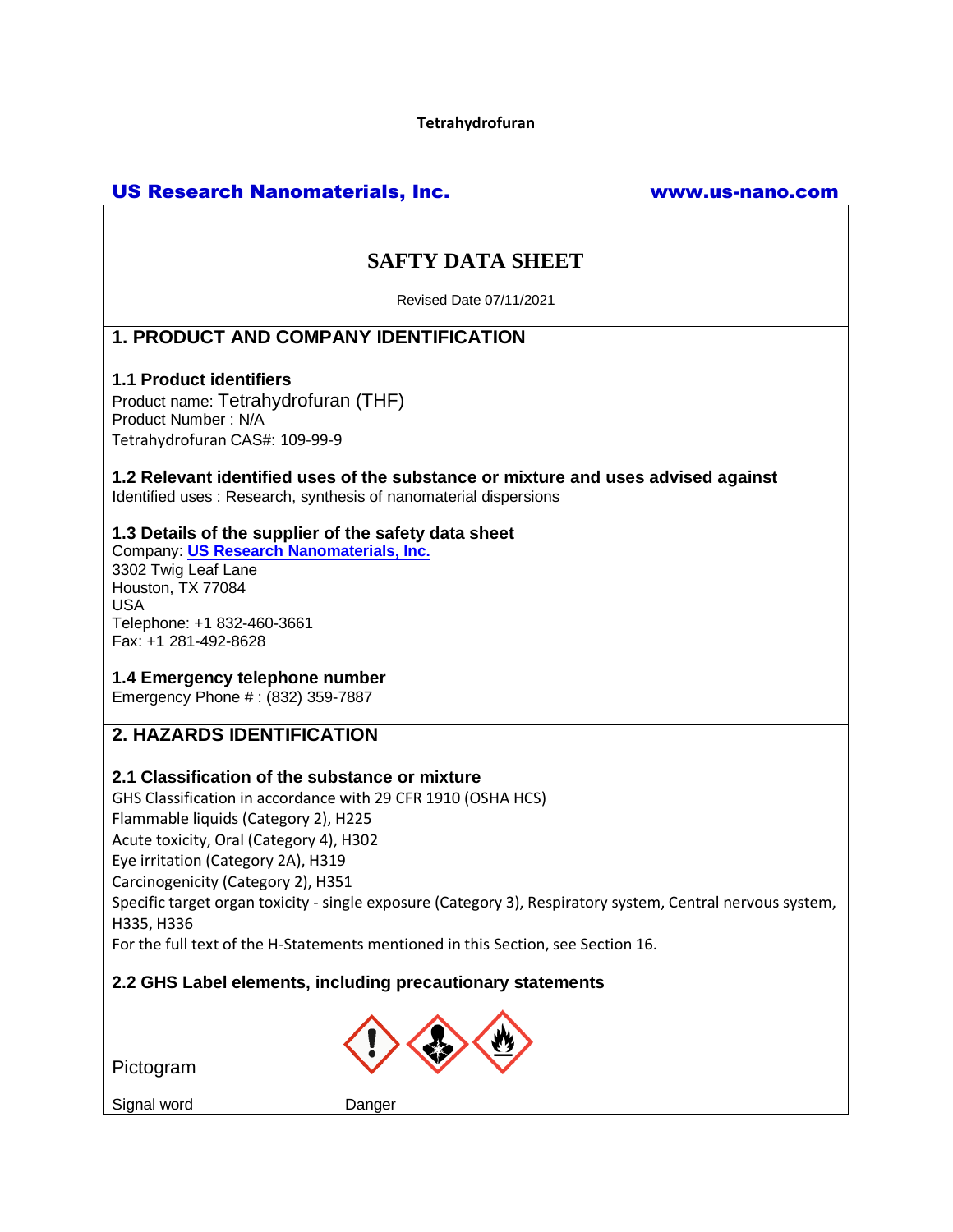Hazard statement(s) H225 Highly flammable liquid and vapor. H304 May be fatal if swallowed and enters airways. H315 Causes skin irritation. H336 May cause drowsiness or dizziness. H361 Suspected of damaging fertility or the unborn child. H373 May cause damage to organs through prolonged or repeated exposure. H401 Toxic to aquatic life. Precautionary statement(s) P201 Obtain special instructions before use. P202 Do not handle until all safety precautions have been read and understood. P210 Keep away from heat/sparks/open flames/hot surfaces. No smoking. P233 Keep container tightly closed. P240 Ground/bond container and receiving equipment. P241 Use explosion-proof electrical/ ventilating/ lighting/ equipment. P242 Use only non-sparking tools. P243 Take precautionary measures against static discharge. P260 Do not breathe dust/ fume/ gas/ mist/ vapors/ spray. P264 Wash skin thoroughly after handling. P271 Use only outdoors or in a well-ventilated area. P273 Avoid release to the environment. P280 Wear protective gloves/ protective clothing/ eye protection/ face protection. P301 + P310 IF SWALLOWED: Immediately call a POISON CENTER/doctor. P303 + P361 + P353 IF ON SKIN (or hair): Take off immediately all contaminated clothing. Rinse skin with water/shower. P304 + P340 + P312 IF INHALED: Remove person to fresh air and keep comfortable for breathing. Call a POISON CENTER/doctor if you feel unwell. P308 + P313 IF exposed or concerned: Get medical advice/ attention. P331 Do NOT induce vomiting. P332 + P313 If skin irritation occurs: Get medical advice/ attention. P362 Take off contaminated clothing and wash before reuse. P370 + P378 In case of fire: Use dry sand, dry chemical or alcohol-resistant foam to extinguish. P403 + P233 Store in a well-ventilated place. Keep container tightly closed. P403 + P235 Store in a well-ventilated place. Keep cool. P405 Store locked up. P501 Dispose of contents/ container to an approved waste disposal plant. **2.3 Hazards not otherwise classified (HNOC) or not covered by GHS** May form explosive peroxides. **3. COMPOSITION/INFORMATION ON INGREDIENTS**

# **3.1 Substances**

Formula : C4H8O Molecular weight : 72.11 g/mol CAS-No. : 109-99-9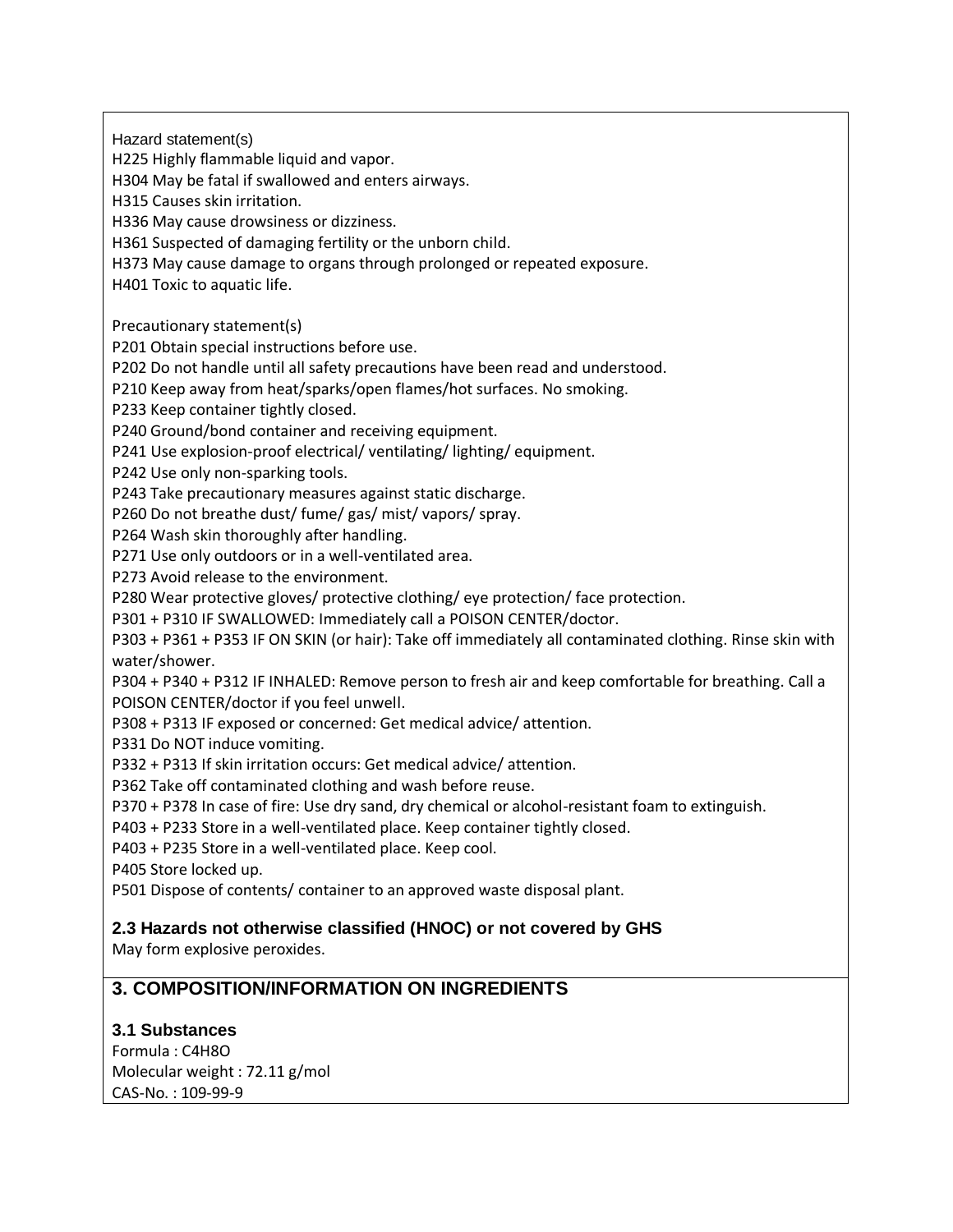EC-No.: 203-726-8 Index-No. : 603-025-00-0

# **4. FIRST AID MEASURES**

#### **4.1 Description of first aid measures**

#### **General advice**

Show this material safety data sheet to the doctor in attendance.

#### **If inhaled**

If breathed in, move person into fresh air. If not breathing, give artificial respiration. Consult a physician. **In case of skin contact**

Wash off with soap and plenty of water. Consult a physician.

**In case of eye contact**

Rinse thoroughly with plenty of water for at least 15 minutes and consult a physician.

**If swallowed**

Do NOT induce vomiting. Never give anything by mouth to an unconscious person. Rinse mouth with water. Consult a physician.

#### **4.2 Most important symptoms and effects, both acute and delayed**

The most important known symptoms and effects are described in the labeling (see section 2.2) and/or in section 11

#### **4.3 Indication of any immediate medical attention and special treatment needed** no data available

# **5. FIREFIGHTING MEASURES**

## **5.1 Extinguishing media**

**Suitable extinguishing media**

Carbon dioxide (CO2) Foam Dry powder.

#### **Unsuitable extinguishing media**

For this substance/mixture no limitations of extinguishing agents are given.

## **5.2 Special hazards arising from the substance or mixture**

Carbon oxides Combustible. Pay attention to flashback. Vapors are heavier than air and may spread along floors. Development of hazardous combustion gases or vapors possible in the event of fire. Forms explosive mixtures with air at ambient temperatures.

## **5.3 Advice for firefighters**

Stay in danger area only with self-contained breathing apparatus. Prevent skin contact by keeping a safe distance or by wearing suitable protective clothing.

## **5.4 Further information**

Remove container from danger zone and cool with water. Prevent fire extinguishing water from contaminating surface water or the ground water system.

# **6. ACCIDENTAL RELEASE MEASURES**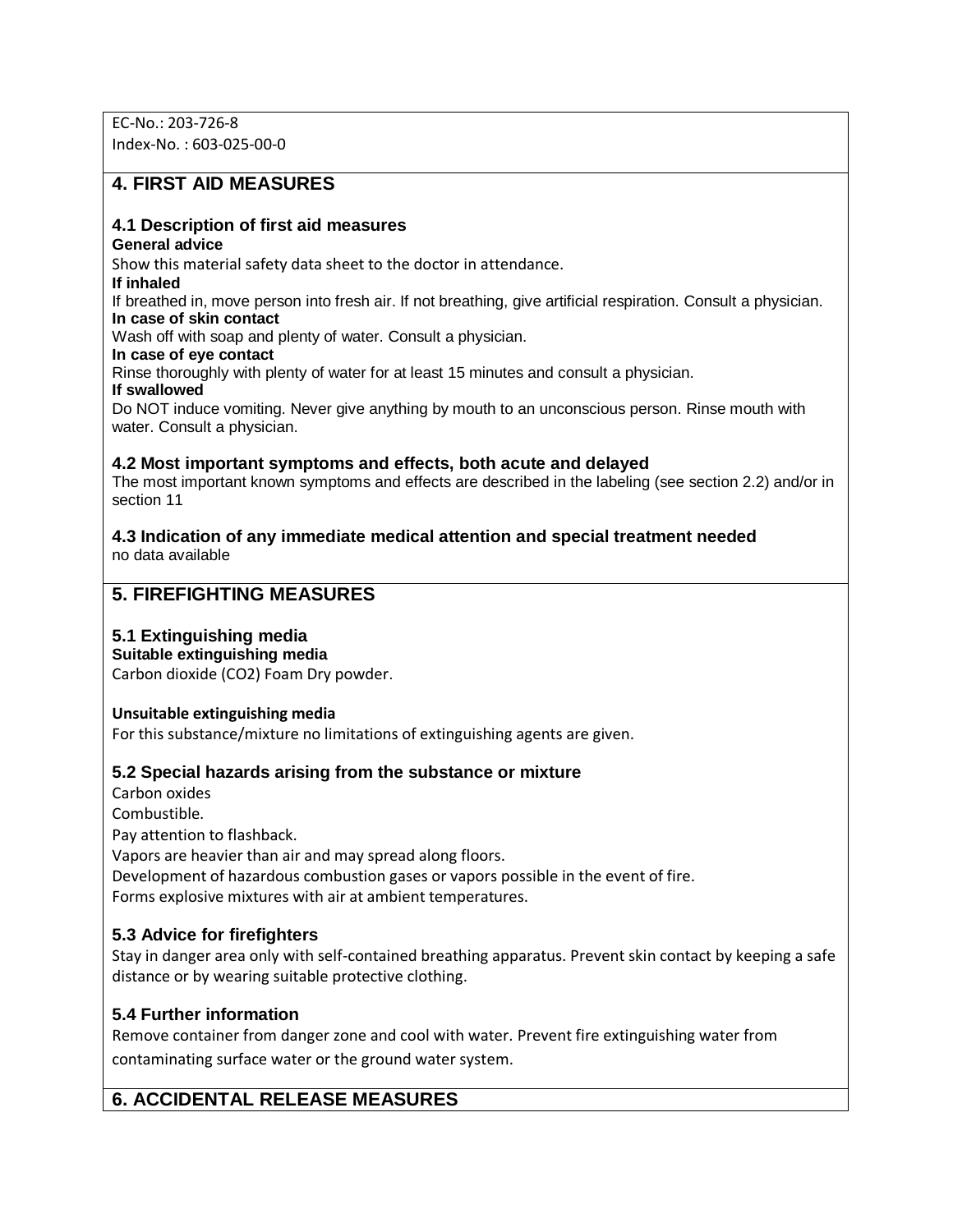## **6.1 Personal precautions, protective equipment and emergency procedures**

Advice for non-emergency personnel: Do not breathe vapors, aerosols. Avoid substance contact. Ensure adequate ventilation. Keep away from heat and sources of ignition. Evacuate the danger area, observe emergency procedures, consult an expert. For personal protection see section 8.

## **6.2 Environmental precautions**

Do not let product enter drains.

## **6.3 Methods and materials for containment and cleaning up**

Cover drains. Collect, bind, and pump off spills. Observe possible material restrictions (see sections 7 and 10). Take up carefully with liquid-absorbent material. Dispose of properly. Clean up affected area.

## **6.4 Reference to other sections**

For disposal see section 13.

# **7. HANDLING AND STORAGE**

## **7.1 Precautions for safe handling**

Work under hood. Do not inhale substance/mixture. Avoid generation of vapors/aerosols.

## **Advice on protection against fire and explosion**

Keep away from open flames, hot surfaces and sources of ignition. Take precautionary measures against static discharge.

#### **Hygiene measures**

Immediately change contaminated clothing. Apply preventive skin protection. Wash hands and face after working with substance. For precautions see section 2.2.

## **7.2 Conditions for safe storage, including any incompatibilities**

Keep container tightly closed in a dry and well-ventilated place. Keep away from heat and sources of ignition.

Test for peroxide formation periodically and before distillation. Storage class (TRGS 510): 3: Flammable liquids

## **7.3 Specific end use(s)**

Apart from the uses mentioned in section 1.2 no other specific uses are stipulated

# **8. EXPOSURE CONTROLS/PERSONAL PROTECTION**

## **8.1 Control parameters**

**Components with workplace control parameters**

## **8.2 Exposure controls**

## **Appropriate engineering controls**

Handle in accordance with good industrial hygiene and safety practice. Wash hands before breaks and at the end of workday.

#### **Personal protective equipment**

**Eye/face protection**

Safety glasses with side-shields conforming to EN166 Use equipment for eye protection tested and approved under appropriate government standards such as NIOSH (US) or EN 166(EU). **Skin protection**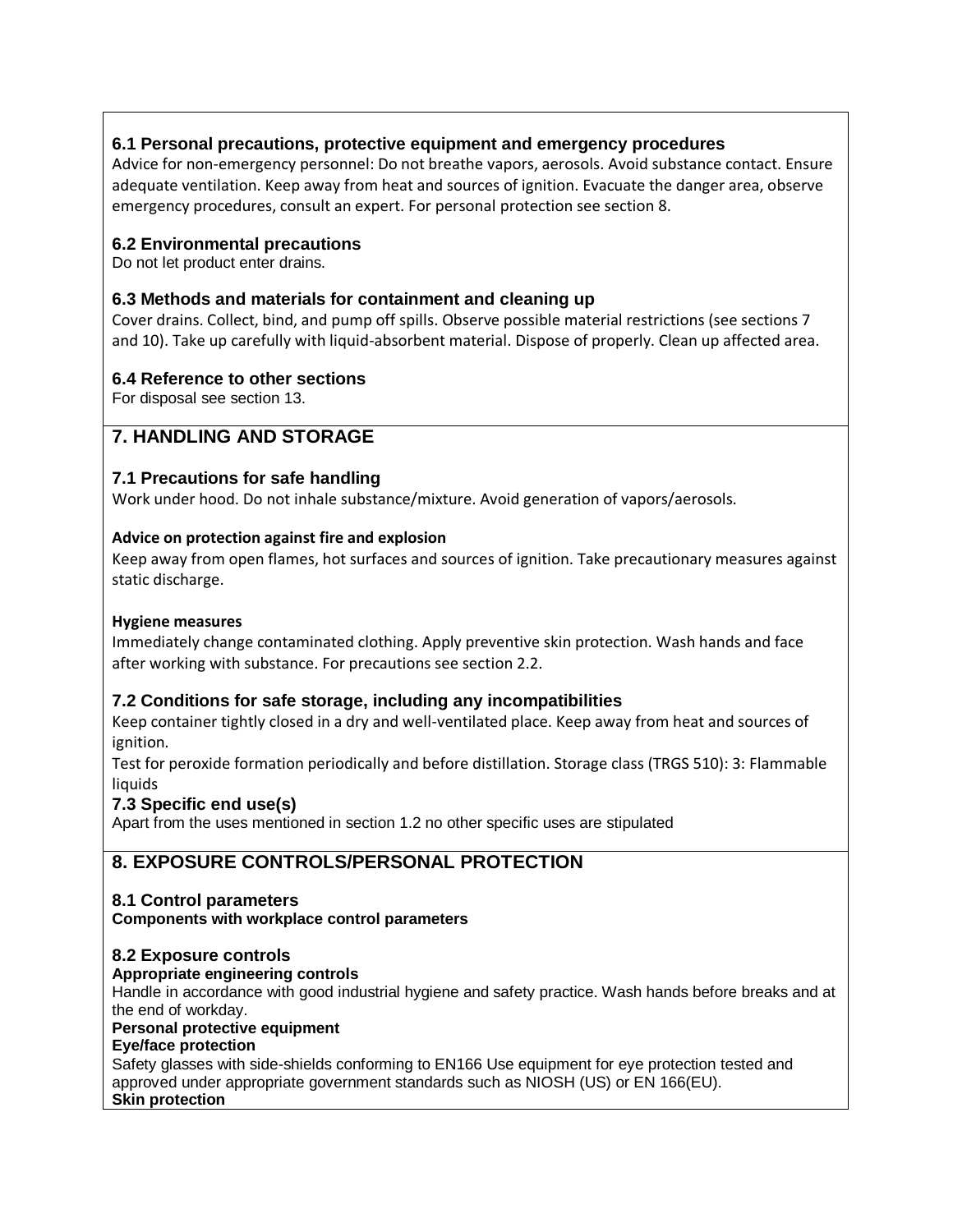Handle with gloves. Gloves must be inspected prior to use. Use proper glove removal technique (without touching glove's outer surface) to avoid skin contact with this product. Dispose of contaminated gloves after use in accordance with applicable laws and good laboratory practices. Wash and dry hands. **Body Protection**

Impervious clothing, flame retardant antistatic protective clothing. The type of protective equipment must be selected according to the concentration and amount of the dangerous substance at the specific workplace.

#### **Respiratory protection**

Where risk assessment shows air-purifying respirators are appropriate use a full-face respirator with multipurpose combination (US) or type AXBEK (EN 14387) respirator cartridges as a backup to engineering controls. If the respirator is the sole means of protection, use a full-face supplied air respirator. Use respirators and components tested and approved under appropriate government standards such as NIOSH (US) or CEN (EU).

#### **Control of environmental exposure**

Do not let product enter drains.

# **9. PHYSICAL AND CHEMICAL PROPERTIES**

## **9.1 Information on basic physical and chemical properties**

a) Appearance: Form: liquid, clear, colorless

b) Odor: ether-like

c) Odor Threshold: no data available

d) pH: ca.7

e) Melting point/freezing point: Melting point: -108.44 °C (-163.19 °F) at 1,013.25 hPa - (ECHA)

f) Initial boiling point and boiling range: 65 °C 149 °F at 1,013 hPa

g) Flash point: -21.2 °C (-6.2 °F) - closed cup - DIN 51755 Part 1

h) Evaporation rate: no data available

i) Flammability (solid, gas): no data available

j) Upper/lower flammability or explosive limits: Upper explosion limit: 11.8 %(V) - (THF) Lower explosion limit: 1.8 %(V) - (THF)

k) Vapor pressure: 170 hPa at 20.0 °C (68.0 °F)

l) Vapor density: ca.2.5 at 25  $°C(77 °F) - (Air = 1.0)$ 

m) Relative density: 0.88 g/cm3 at 25 °C (77 °F)

n) Water solubility: miscible

o) Partition coefficient - noctanol/water: log Pow: 0.45 at 25 °C (77 °F) - Bioaccumulation is not expected.

p) Auto-ignition temperature: 215 °C (419 °F) at 1,013 hPa - DIN 51794

q) Decomposition temperature: no data available

r) Viscosity: 0.518 mm2/s at 25 °C (77 °F) -

s) Explosive properties: no data available

t) Oxidizing properties: no data available

## **9.2 Other safety information**

Surface tension 26.4 mN/m at 25 °C (77 °F)

Relative vapor density ca.2.5 at 25 °C (77 °F) - (Air = 1.0)

# **10. STABILITY AND REACTIVITY**

# **10.1 Reactivity**

Formation of peroxides possible. Vapors may form explosive mixture with air.

# **10.2 Chemical stability**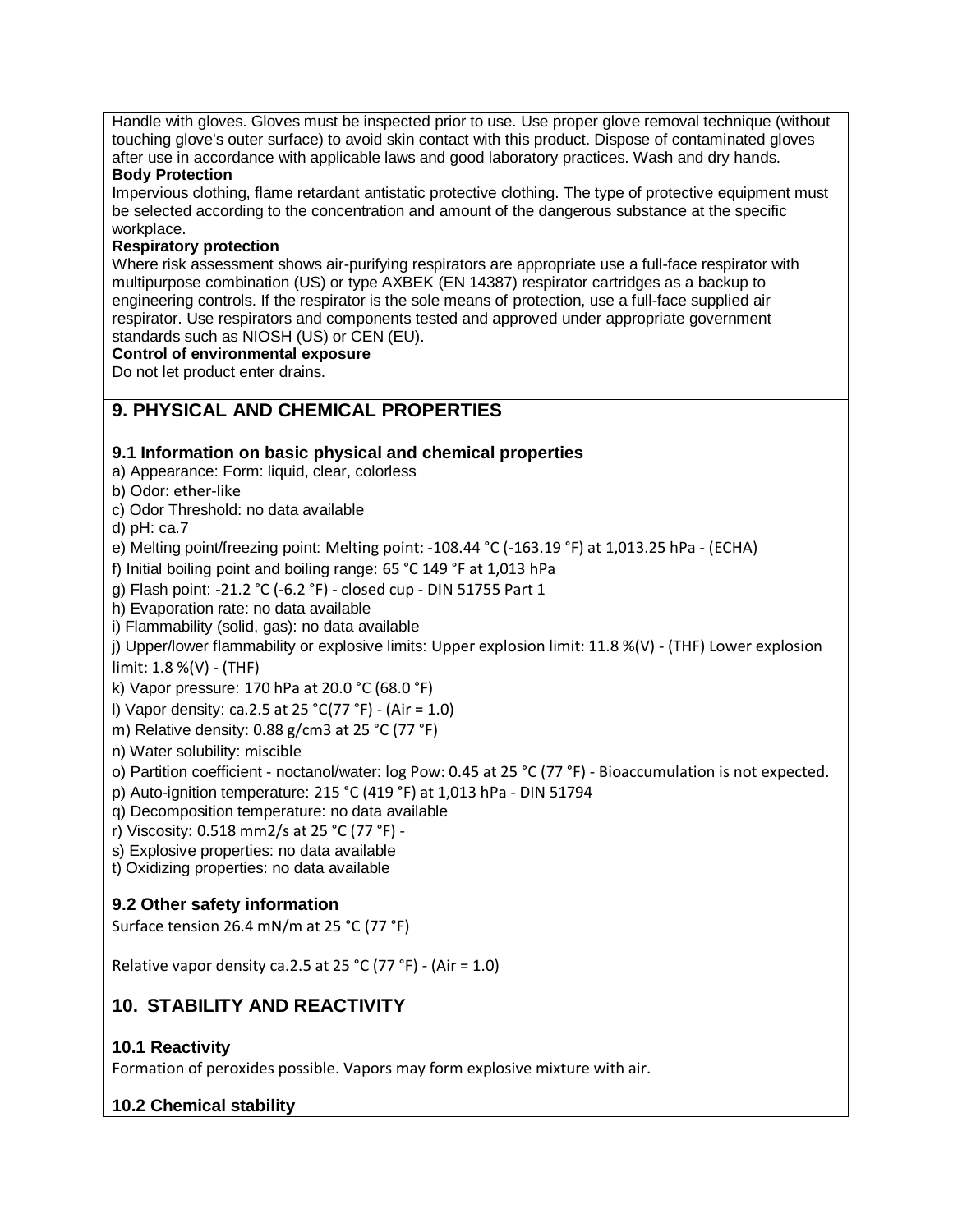The product is chemically stable under standard ambient conditions (room temperature) . Stable under recommended storage conditions. Test for peroxide formation before distillation or evaporation. Test for peroxide formation or discard after 1 year.

#### **10.3 Possibility of hazardous reactions**

Vapors may form explosive mixture with air.

#### **10.4 Conditions to avoid**

Heat, flames and sparks. Warming. Moisture.

#### **10.5 Incompatible materials**

Strong oxidizing agents, Acids

## **10.6 Hazardous decomposition products**

Peroxides In the event of fire: see section 5

# **11. TOXICOLOGICAL INFORMATION**

## **11.1 Information on toxicological effects**

**Acute toxicity** No data available **Skin corrosion/irritation** No data available **Serious eye damage/eye irritation** Causes serious eye irritation. **Respiratory or skin sensitization** No data available **Germ cell mutagenicity** No data available **Carcinogenicity** No data available **Reproductive toxicity** No data available **Aspiration hazard** No data available **Additional Information** To the best of our knowledge, the chemical, physical, and toxicological properties have not been thoroughly investigated.

# **12.ECOLOGICAL INFORMATION**

# **12.1 Toxicity**

no data available

## **12.2 Persistence and degradability**

Readily biodegradable.

## **12.3 Bioaccumulative potential**

No data available

## **12.4 Mobility in soil**

no data available